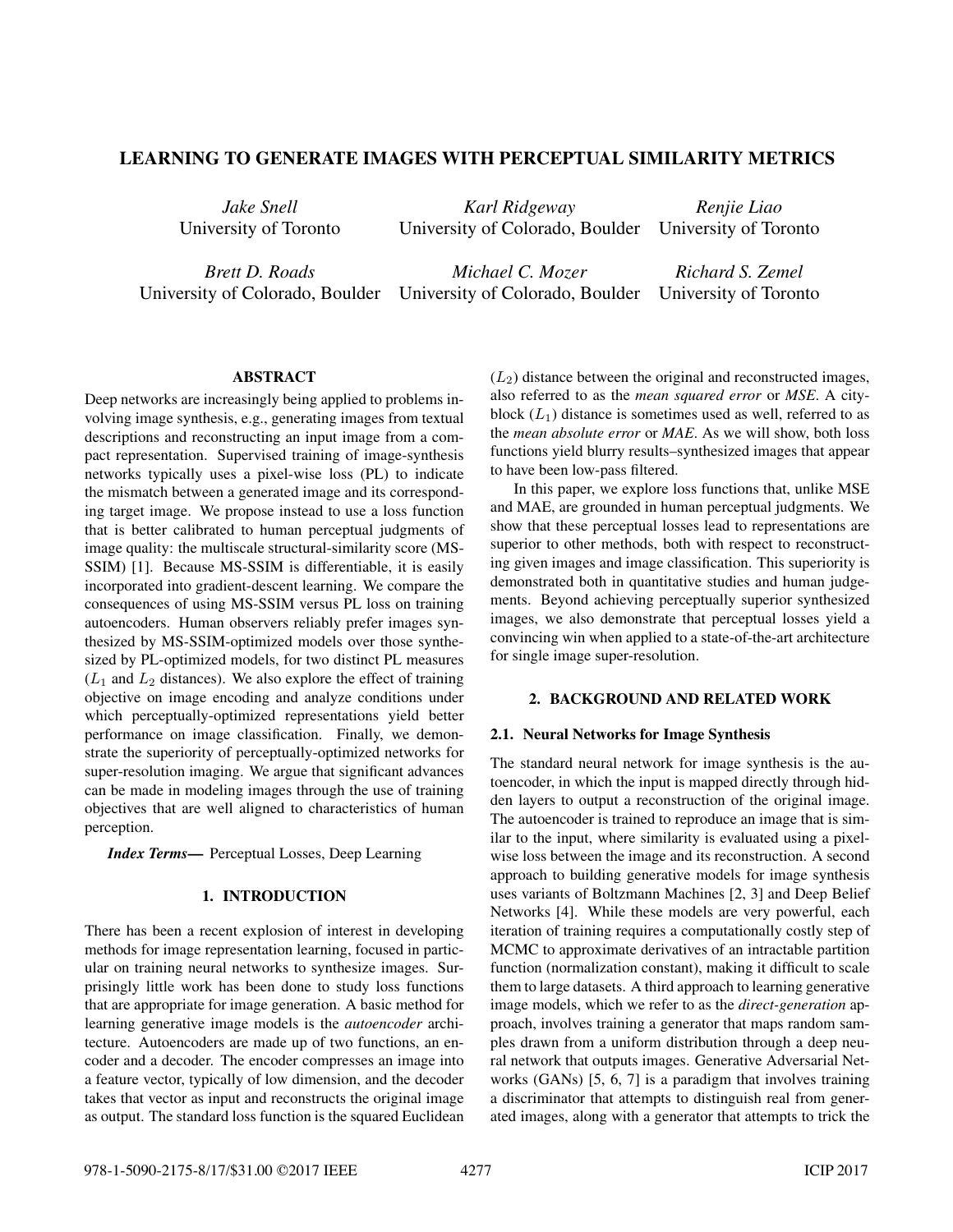discriminator. Drawbacks of the GAN include the need to train a second network, a deep and complicated adversary, and the fact that the training of the two networks are interdependent and lack a single common objective. An alternative direct-generation approach, moment-matching networks [8], directly trains the generator to make the statistics of these two distributions match.

Because the goal of image generation is to synthesize images that humans would judge as high quality and natural, current approaches seem inadequate by failing to incorporate measures of human perception. In this paper, we describe an alternative approach using the autoencoder architecture. We focus on autoencoders over direct-generation approaches because autoencoders *interpret* images in addition to generating images. That is, an input image can be mapped to a compact representation that encodes the underlying properties of the world responsible for the observed image features. The encoder can thus be used as the initial image mapping that can be utilized for many different applications. Although adversarial training can be combined with autoencoding, here we explore autoencoding in isolation, to study the effects of optimizing with perceptually-based metrics.

Because autoencoders reconstruct training images, training the network requires evaluating the quality of the reconstruction with respect to the original. This evaluation is based on a pixel-to-pixel comparison of the images—a so-called *full-reference metric*. Autoencoders typically use *mean-squared error* (*MSE*), the average square of the pixel intensity differences, or *mean-absolute* error (*MAE*), the average of the absolute difference in pixel intensity. In many instances, these standard measures fail to capture human judgments of quality. For example, distorting an image with salt-and-pepper impulse noise obtains a small perturbation by standard measures but is judged by people as having low visual quality relative to the original image.

#### 2.2. Perception-Based Error Metrics

As digitization of photos and videos became commonplace in the 1990s, the need for digital compression also became apparent. Lossy compression schemes distorted image data, and it was important to quantify the drop in quality resulting from compression in order to optimize the compression scheme. Researchers attempted to develop full-reference image quality metrics that take into account features to which the human visual system is sensitive and that ignore features to which it is insensitive. Some are built on complex models of the human visual system, such as the Sarnoff JND model [9], the visual differences predictor [10], the moving picture quality metric [11], the perceptual distortion metric [12], and the metric of [13].

Others take more of an engineering approach, and are based on the extraction and analysis of specific features of an image to which human perception is sensitive. The most popular of these metrics is the structural similarity metric (SSIM) [14], which aims to match the luminance, contrast, and structure information in an image. Alternative engineering-based metrics are the visual information fidelity metric [15] and the visual signal-to-noise ratio [16]. Some of these metrics have been used for optimization in traditional image reconstruction paradigms [17, 18], but not in the context of deep learning.

# 2.3. Structural Similarity

In this paper, we train neural nets with MS-SSIM [1], a multiscale extension of the structural-similarity metric (SSIM) [14]. We chose the SSIM family of metrics because it is well accepted and frequently utilized in the literature. Further, its pixelwise gradient has a simple analytical form and is inexpensive to compute. In this work, we focus on the original grayscale MS-SSIM, although there are interesting variations such as colorized versions [19, 20].

The SSIM family of metrics compares corresponding pixels and their neighborhoods in two images, denoted  $x$  and y, with three comparison functions—luminance  $(I)$ , contrast  $(C)$ , and structure  $(S)$ :

$$
I(x,y) = \frac{2\mu_x \mu_y + C_1}{\mu_x^2 + \mu_y^2 + C_1} \quad C(x,y) = \frac{2\sigma_x \sigma_y + C_2}{\sigma_x^2 + \sigma_y^2 + C_2}
$$

$$
S(x,y) = \frac{\sigma_{xy} + C_3}{\sigma_x \sigma_y + C_3}
$$

The variables  $\mu_x$ ,  $\mu_y$ ,  $\sigma_x$ , and  $\sigma_y$  denote mean pixel intensity and the standard deviations of pixel intensity in a local image patch centered at either  $x$  or  $y$ . Following [14], we chose a square neighborhood of 5 pixels on either side of  $x$  or  $y$ , resulting in  $11 \times 11$  patches. The variable  $\sigma_{xy}$  denotes the sample correlation coefficient between corresponding pixels in the patches centered at x and y. The constants  $C_1$ ,  $C_2$ , and  $C_3$  are small values added for numerical stability. The three comparison functions are combined to form the SSIM score:

$$
SSIM(x, y) = I(x, y)^{\alpha} C(x, y)^{\beta} S(x, y)^{\gamma}
$$

This single-scale measure assumes a fixed image sampling density and viewing distance, and may only be appropriate for certain range of image scales. This issue is addressed in [1] with a variant of SSIM that operates at multiple scales simultaneously. The input images  $x$  and  $y$  are iteratively downsampled by a factor of 2 with a low-pass filter, with scale  $j$  denoting the original images downsampled by a factor of  $2^{j-1}$ . The contrast  $C(x, y)$  and structure  $S(x, y)$  components are applied at all scales. The luminance component is applied only at the coarsest scale, denoted  $M$ . Additionally, a weighting is allowed for the contrast and structure components at each scale, leading to the definition:

$$
\text{MS-SSIM}(x, y) = I_M(x, y)^{\alpha_M} \prod_{j=1}^M C_j(x, y)^{\beta_j} S_j(X, y)^{\gamma_j}
$$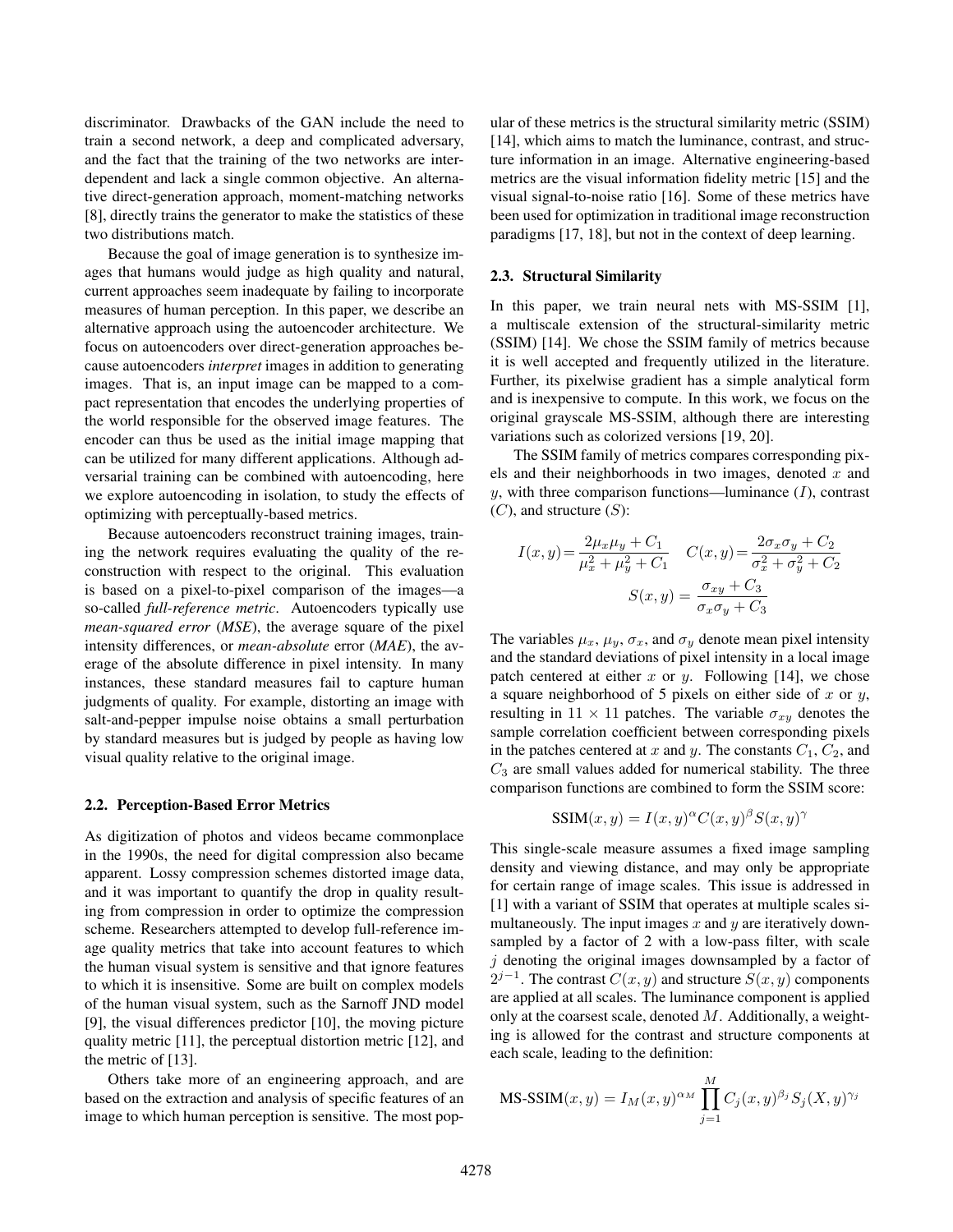

Fig. 1. Distribution of image quality ranking for MS-SSIM, MSE, and MAE on 1000 held-out STL-10 images.

In our work, we weight each component and each scale equally ( $\alpha = \beta_{1..M} = \gamma_{1..M} = 1$ ), a common simplification of MS-SSIM. Following [1], we use  $M = 5$  downsampling steps. Our objective is to minimize the loss related to the sum of structural-similarity scores across all image pixels,

$$
\mathcal{L}(X,Y) = -\sum_{i} \text{MS-SSIM}(X_i, Y_i),
$$

where  $X$  and  $Y$  are the original and reconstructed images, and  $i$  is an index over image pixels.

#### 3. AUTOENCODER RECONSTRUCTIONS

We now turn experiments that compare autoencoders trained with a pixelwise loss (MSE and MAE) to those trained with a perceptually optimized loss (MS-SSIM). We trained networks on  $96 \times 96$  images with a convolutional autoencoder architecture [21]: convolutional layers encode the input and deconvolutional layers decode the feature representation in the bottleneck layer. For training and testing, we use the STL-10 dataset [22], which consists of RGB color images from 10 categories. The images were converted to grayscale using the ITU-R 601-2 luma transform. For our experiments, we train our models on the 100,000 images in STL-10 referred to as the "unlabeled" set, and of the remaining data, we formed a hold-out set of 10,400 images. More details of the dataset and architecture are provided in the supplementary materials<sup>1</sup>.

After training, we collected judgments of perceptual quality on Amazon Mechanical Turk to assess whether human observers prefer reconstructions produced by perceptuallyoptimized networks or by the pixelwise-loss optimized networks. Images were chosen randomly from the STL-10 hold-out set. Participants were presented with a sequence of screens showing the original (reference) image on the left and a set of of three reconstructions on the right. Participants were instructed to drag and drop the images vertically into the correct order, so that the best reconstruction is on top



Fig. 2. (a) Four randomly selected, held-out STL-10 images and their reconstructions for the 128-hidden-unit networks. For these images, the MS-SSIM reconstruction was ranked as best by humans. (b) Four randomly selected test images where the MS-SSIM reconstruction was ranked second or third.

and the worst on the bottom. The initial vertical ordering of reconstructions was randomized. We asked 20 participants to each rank 50 images, for a total of 1000 rankings. Figure 1 shows the distribution over rankings for each of the three training objectives. If participants chose randomly, one would expect to see the same number of high rankings for each model. However, MS-SSIM is ranked highest for a majority of images (709 out of 1000).

Figure 2a shows examples of images whose MS-SSIM reconstruction was ranked as best by human judges. Figure 2b shows examples of images whose MSE or MAE reconstruction was ranked as the best. The strong preference for MS-SSIM appears to be due to its superiority in capturing fine detail such as the monkey and cat faces and background detail such as the construction cranes. MS-SSIM seems to have less of an advantage on simpler, more homogeneous, less textured images. Note that even when MSE or MAE beats MS-SSIM, the MS-SSIM reconstructions have no obvious defects relative to the other reconstructions.

# 4. IMAGE CLASSIFICATION

In the previous section, we showed that using a perceptuallyaligned training objective improves the quality of image synthesis, as judged by human observers. In this section, we investigate whether the MS-SSIM objective leads to the discovery of internal representations that are more closely tied to the factors of variation in images. For these experiments we use the Extended Yale B Faces dataset [23]. This dataset contains 2,414 grayscale images of 38 individuals and is labeled with the azimuth ( $-130^\circ$  to  $+130^\circ$ ) and elevation ( $-40^\circ$  to  $+90^\circ$ ) of the light source in relation to the face. We resized the images to  $48 \times 48$  and learned convolutional autoencoders using MSE, MAE, and MS-SSIM as loss functions. We then used the bottleneck representations as features for SVMs trained to predicted identity, azimuth, and elevation. Additional details are provided in the supplementary materials.

<sup>1</sup>Supplementary materials are available at http://www.cs. toronto.edu/˜jsnell/perceptual\_supplementary.pdf.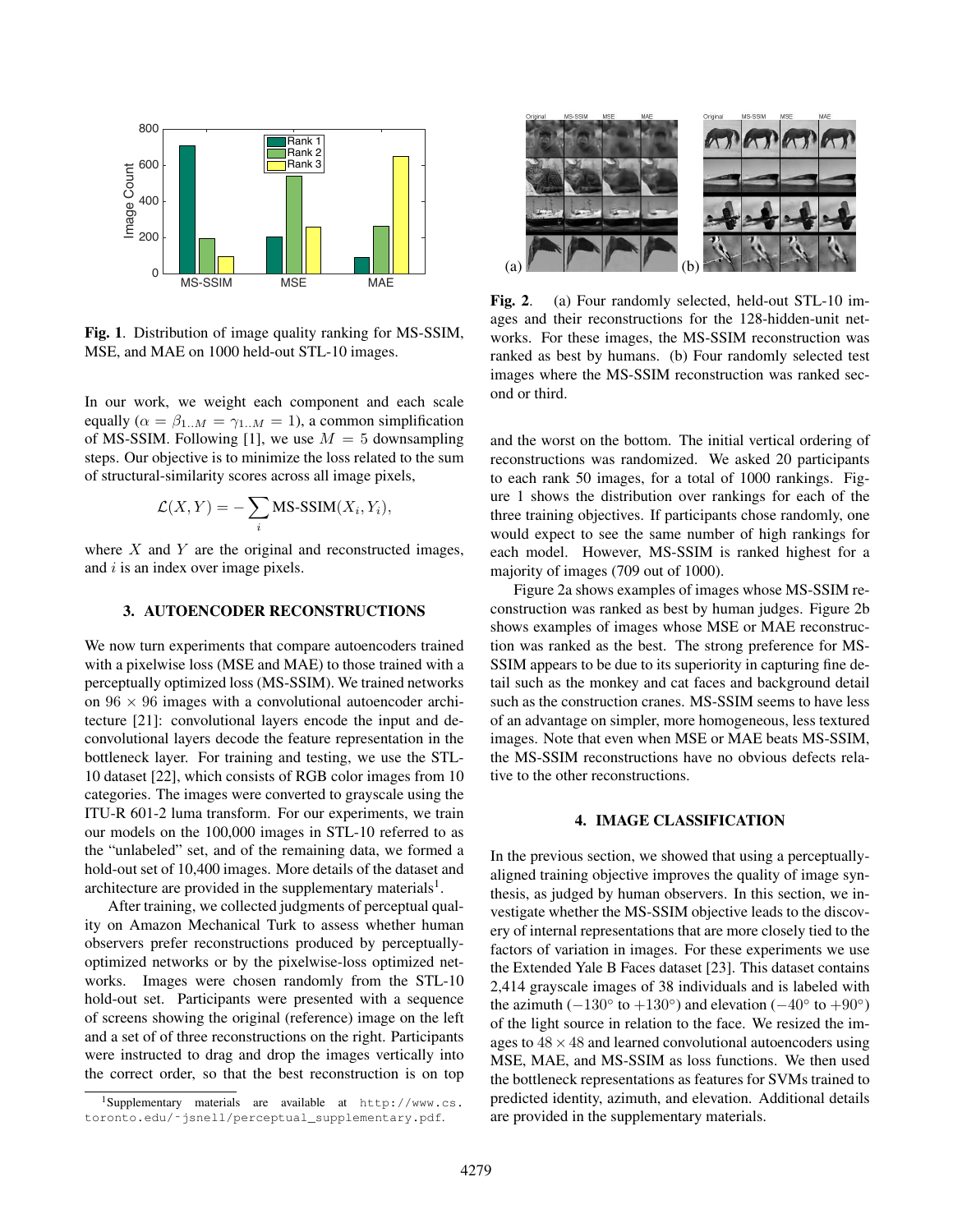| Loss           | Identity | Azimuth | Elevation |
|----------------|----------|---------|-----------|
| MSE            | 5.60%    | 277.46  | 51.46     |
| MAE            | 5.60%    | 325.19  | 50.23     |
| <b>MS-SSIM</b> | $3.53\%$ | 234.32  | 35.60     |

Table 1. Test error for SVMs trained on bottleneck representations of convolutional autoencoders for Yale B. Classification error is the evaluation metric for identity prediction; MSE is the evaluation metric for azimuth and elevation prediction.

We opted to investigate this prediction task as opposed to a more straightforward task (such as STL-10 classification accuracy) because we expect MS-SSIM to obtain superior encodings of low- and mid-level visual features such as edges and contours. Indeed, initial studies showed only modest benefits of MS-SSIM for STL-10 classification accuracy, where coarse classification (e.g., plane versus ship) does not require fine image detail. The resulting test performance (Table 1) demonstrate that MS-SSIM yields more robust representations of relevant image factors than MSE and MAE.

# 5. IMAGE SUPER-RESOLUTION

We also apply our perceptual loss to the task of superresolution (SR) imaging. As a baseline model, we use a state-of-the-art SR method, the SRCNN [24]. We used the SRCNN architecture determined to perform best in [24]. It consists of 3 convolutional layers and 2 fully connected layers of ReLUs, with 64, 32, and 1 filters in the convolutional layers, from bottom to top, and filter sizes 9, 5, and 5. All the filters coefficients are initialized with draws from a zero-mean Gaussian with standard deviation 0.001.

We construct a training set in a similar manner as [24] by randomly cropping 5 million patches (size  $33 \times 33$ ) from a subset of the ImageNet dataset of [25]. We compare three different loss functions for the SRCNN: MSE, MAE and MS-SSIM. Following [24], we evaluate the alternatives utilizing the standard metrics PSNR and SSIM. We tested  $4\times$ SR with three standard test datasets—Set5 [26], Set14 [27] and BSD200 [28]. All measures are computed on the Y channel of YCbCr color space, averaged over the test set. As expected (Table 2), MSE performs best on PSNR because they are equivalent. However, MS-SSIM achieves a PSNR comparable to that of MSE, and outperforms other loss functions significantly in the SSIM measure. Close-up visual illustrations are provided in the supplementary materials.

# 6. DISCUSSION AND FUTURE WORK

We have investigated the consequences of replacing pixelwise loss functions, MSE and MAE, with perceptuallygrounded loss functions, SSIM and MS-SSIM, in neural networks that synthesize and transform images. Human ob-

|                    | <b>Bicubic</b> | <b>MSE</b> | <b>MAE</b> | <b>MS-SSIM</b> |
|--------------------|----------------|------------|------------|----------------|
| <b>SET5 PSNR</b>   | 28.44          | 30.52      | 29.57      | 30.35          |
| <b>SSIM</b>        | 0.8097         | 0.8621     | 0.8350     | 0.8681         |
| <b>SET14 PSNR</b>  | 26.01          | 27.53      | 26.82      | 27.47          |
| <b>SSIM</b>        | 0.7018         | 0.7512     | 0.7310     | 0.7610         |
| <b>BSD200 PSNR</b> | 25.92          | 26.87      | 26.47      | 26.84          |
| <b>SSIM</b>        | 0.6952         | 0.7378     | 0.7220     | 0.7484         |

Table 2. Super-resolution imaging results.

servers consistently judge SSIM-optimized images to be of higher quality than PL-optimized images. We also found that perceptually-optimized representations are better suited for predicting content-related image attributes. Finally, our promising results on single-image super-resolution highlight one of the key strengths of perceptual losses: they can easily be applied to current state-of-the-art architectures by simply substituting in for a pixel loss such as MSE. Taken together, our results support the hypothesis that the MS-SSIM loss encourages networks to encode relevant low- and mid-level structure in images. We conjecture that the MS-SSIM trained representations may even be useful for fine-grained classification tasks, in which small details are important.

A recent manuscript [29] also proposed using SSIM and MS-SSIM as a training objective for image processing neural networks. In this manuscript, the authors evaluate alternative training objectives based not on human judgments, but on a range of image quality metrics. They find that MAE outperforms MSE, SSIM, and MS-SSIM on their collection of metrics, and not surprisingly, that a loss which combines both PL and SSIM measures does best—on the collection of metrics which include PL and SSIM measures. Our work goes further in demonstrating that perceptually-grounded losses attain better scores on the definitive assessment of image quality: that registered by the human visual cortex.

Given our encouraging results, it seems appropriate to investigate other perceptually-grounded loss functions. SSIM is the low-hanging fruit because it is differentiable. Nonetheless, even black-box loss functions can be cached into a *forward model* neural net [30] that maps image pairs into a quality measure. We can then back propagate through the forward model to transform a loss derivative expressed in perceptual quality into a loss derivative expressed in terms of individual output unit activities. This flexible framework will allow us to combine multiple perceptually-grounded loss functions and additionally refine any perceptually-grounded loss functions with data obtained from human preference judgments, such as those we collected in the present set of experiments.

# Acknowledgements

This research was supported by NSF grants SES-1461535, SBE-0542013, and SMA-1041755; the Samsung GRP project; and the Canadian Institute for Advanced Research.